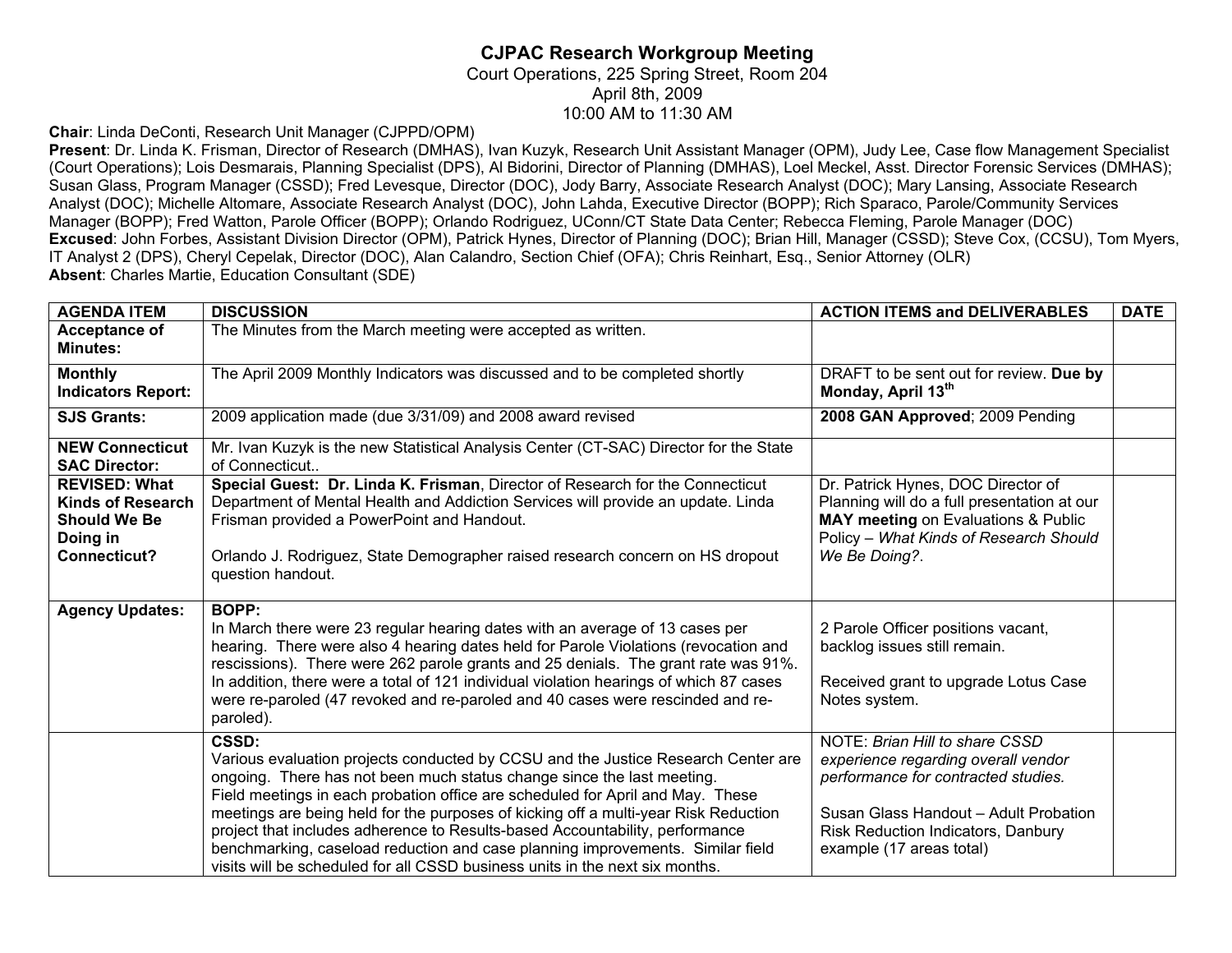|                                            | <b>DMHAS:</b>                                                                                                                                                                                                                                                                                                                                                                                                                                                                                                                                                                                                                                                                                                                                                                                                                                                                                                                                                                                                                                                                                                                                                                                                                                                                                                               |                                                                                                          |  |
|--------------------------------------------|-----------------------------------------------------------------------------------------------------------------------------------------------------------------------------------------------------------------------------------------------------------------------------------------------------------------------------------------------------------------------------------------------------------------------------------------------------------------------------------------------------------------------------------------------------------------------------------------------------------------------------------------------------------------------------------------------------------------------------------------------------------------------------------------------------------------------------------------------------------------------------------------------------------------------------------------------------------------------------------------------------------------------------------------------------------------------------------------------------------------------------------------------------------------------------------------------------------------------------------------------------------------------------------------------------------------------------|----------------------------------------------------------------------------------------------------------|--|
|                                            | DMHAS does not have anything to report for an update for this month.                                                                                                                                                                                                                                                                                                                                                                                                                                                                                                                                                                                                                                                                                                                                                                                                                                                                                                                                                                                                                                                                                                                                                                                                                                                        |                                                                                                          |  |
| <b>Agency Updates</b><br><b>Continued:</b> | DPS:<br>All arrests for 2006 have been entered into the NIBRS arrest module, but many were<br>entered in March of 2009. Consequently, the Crimes Analysis unit (CAU) has not yet<br>imported the 2006 arrests because we have not received the March 2009 CSP<br>submission. There are about 2700 CSP arrests to be entered for 2007. CAU will<br>generate the 2006 Crime in CT report once we receive the March 2009 CSP<br>submission. Barring any serious problems with the data, the 2006 Crime in CT report<br>should be published by May 31, 2009. Once all CSP arrests for 2007 are entered and<br>imported into the NIBRS repository, we will generate the 2007 Crime in CT report.<br>The FBI extended the March 17th deadline for submission of the 2008 data to April<br>10th for Connecticut. Therefore, all CT towns will be represented in the 2008 Crime<br>in the US publication except New Haven. New Haven has been submitting a file<br>every week, so we now have New Haven data through March 2008. If this rate is<br>kept up, New Haven will submit all of their 2008 data in time to make our 2008 Crime<br>in CT publication.<br>Additional funds made available through the NCHIP05-04 federal grant allowed the<br>CAU to purchase equipment and software that will enable us to do our job more |                                                                                                          |  |
|                                            | efficiently.<br>DOC:                                                                                                                                                                                                                                                                                                                                                                                                                                                                                                                                                                                                                                                                                                                                                                                                                                                                                                                                                                                                                                                                                                                                                                                                                                                                                                        |                                                                                                          |  |
|                                            | There was essentially no change to the overall incarcerated population for the month<br>of March 2009. The total incarcerated population increased by 9 offenders. The<br>Pretrial male population increased by approximately 115 offenders and the sentenced<br>incarcerated males decreased by 105. The female population remained unchanged at<br>1255. The Community population experienced a slight increase in both Parole and<br>Transitional Supervision with T/S increasing by 44 to 1087 offenders and Parole by 36<br>to 1352. The DOC closed building 7 at CRCI reducing their population by 70<br>offenders.                                                                                                                                                                                                                                                                                                                                                                                                                                                                                                                                                                                                                                                                                                   | DOC Mitigation Measures/Earned Credit<br>Risk Reduction Program Update - report<br>posted on DOC Website |  |
|                                            | Jody Barry reported that she will be leaving CT and her job at DOC, as her husband<br>has taken a job in Indianapolis, IN. Special thanks to Jody for her dedicated service<br>and our sincerest best wishes in her new endeavors. We will miss you!                                                                                                                                                                                                                                                                                                                                                                                                                                                                                                                                                                                                                                                                                                                                                                                                                                                                                                                                                                                                                                                                        |                                                                                                          |  |
|                                            | <b>Judicial Court Operations:</b><br>Court Operations has recently announced the creation of a Quality Assurance Unit<br>that will work with the Deputy Directors, Chief Clerks, Deputy Chief Clerks and other<br>managers to develop improvement plans for each clerks' office.                                                                                                                                                                                                                                                                                                                                                                                                                                                                                                                                                                                                                                                                                                                                                                                                                                                                                                                                                                                                                                            |                                                                                                          |  |
|                                            | The unit will conduct on site workflow analysis, assess current business practices and<br>provide training to support our ongoing commitment to the principles of quality<br>assurance. The unit will be asked to identify the best practices in each discipline and<br>help implement those practices statewide. The unit will assist in the development and<br>roll out of new and innovative ways to use technology.                                                                                                                                                                                                                                                                                                                                                                                                                                                                                                                                                                                                                                                                                                                                                                                                                                                                                                     |                                                                                                          |  |
|                                            | The unit will also be responsible for developing a management training program<br>based upon the concept of data based management. We must train our managers on<br>how to measure performance and productivity. Measurement not guesswork must<br>guide us in managing our offices on a daily basis.                                                                                                                                                                                                                                                                                                                                                                                                                                                                                                                                                                                                                                                                                                                                                                                                                                                                                                                                                                                                                       |                                                                                                          |  |